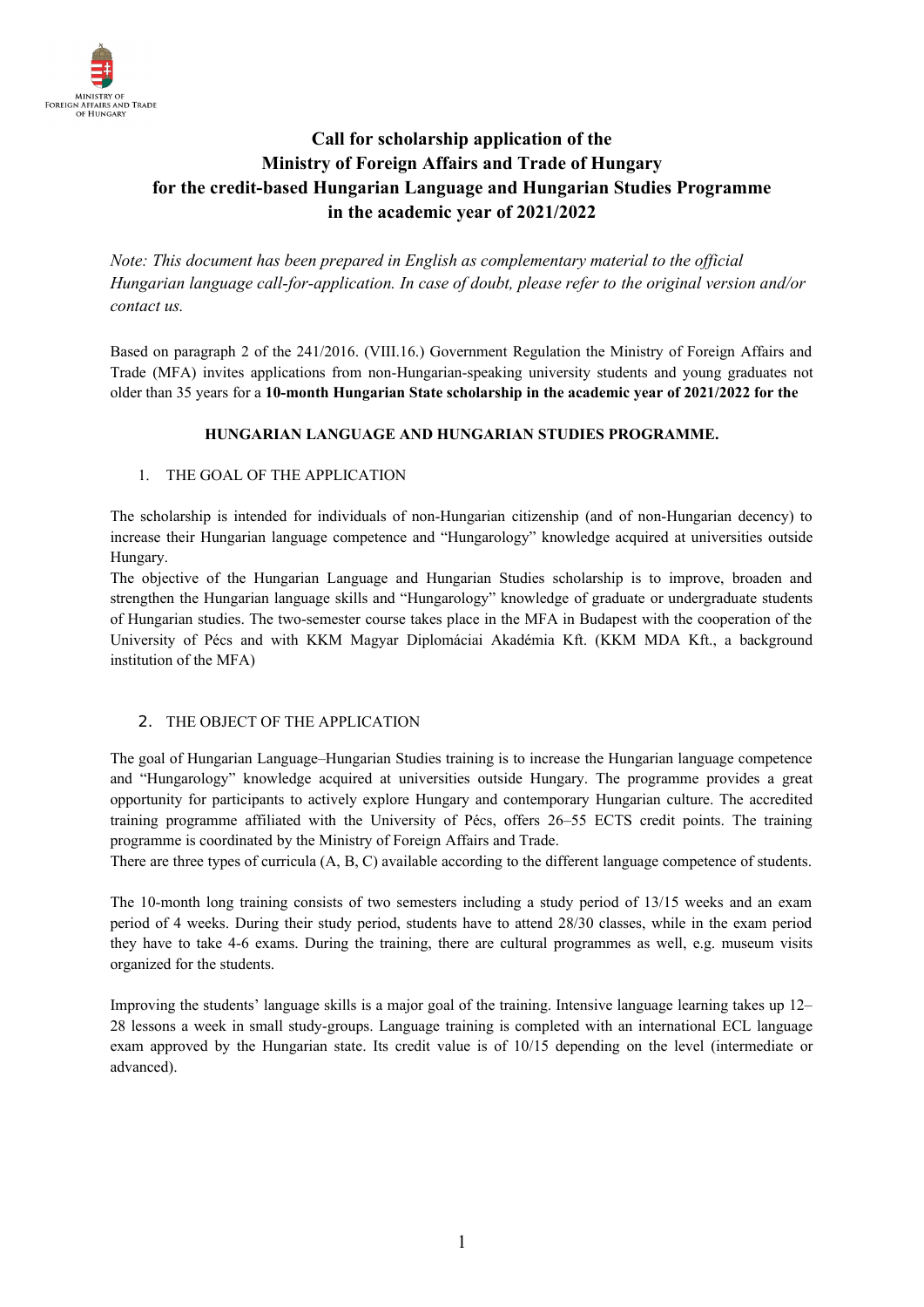

The interdisciplinary courses in Hungarian Studies transfer complex and diverse knowledge of present Hungary and its cultural heredity. Besides compulsory lectures and seminars, students take part in optional seminars according to their individual field of interest. The credit value of "Hungarology" studies is all in all 16/36/40.

At the end of their training students sit for a language-exam. At the end of Training-B and -C they also write a final paper and take a final exam on one of the topics of their Hungarian studies.

Class attendance is compulsory. Should the participant miss classes without cause, or violate the Study and Exam rules or Disciplinary Guidelines, he/she will lose the right to continue the programme and the right to dormitory placement. Any individual who has been expelled from the programme will have to repay all stipend (monthly allowance) received up to that date.

# 3. THE LENGTH AND THE CONTENT OF THE SCHOLARSHIP

# The duration of the programme is 10 months (September 2021 – June 2022).

#### **The scholarship includes:**

- full tuition fee
- HUF 45,000/month allowance (to be paid monthly)
- free accommodation in the dormitory
- student card (offering discounts)
- basic health services

#### **Maximum number of scholarships to be awarded: 60**

4. CONDITIONS OF THE APPLICATION

Individuals between the age of 18 and 35 years of non-Hungarian citizenship, whose native language is other than Hungarian, and who are graduate or undergraduate students of Hungarian studies are invited to apply. We inform our applicants that the training is currently taking place at a different location than before (1107) Budapest, Zágrábi utca 1.). Dormitory accommodation is provided.

5. DEADLINE OF APPLICATIONS

# **Deadline of applications: 29 April 2021, 24.00 (UTC+1)**

# 6. INFORMATION ON THE SUBMISSION AND EVALUATION OF THE APPLICATION

#### **Steps of application:**

#### **The call for application is published in Hungarian at [https://balassischolarship.kormany.hu](https://balassischolarship.kormany.hu/)**

**in English at https://balassischolarship.kormany.hu/call-for-application-hungarian-studies**

# **1. Application website**

Applications are to be submitted via the application website [https://spjelentkezes.mdakft.hu](https://spjelentkezes.mdakft.hu/) Please visit the site and prepare and submit your application according to the information provided there.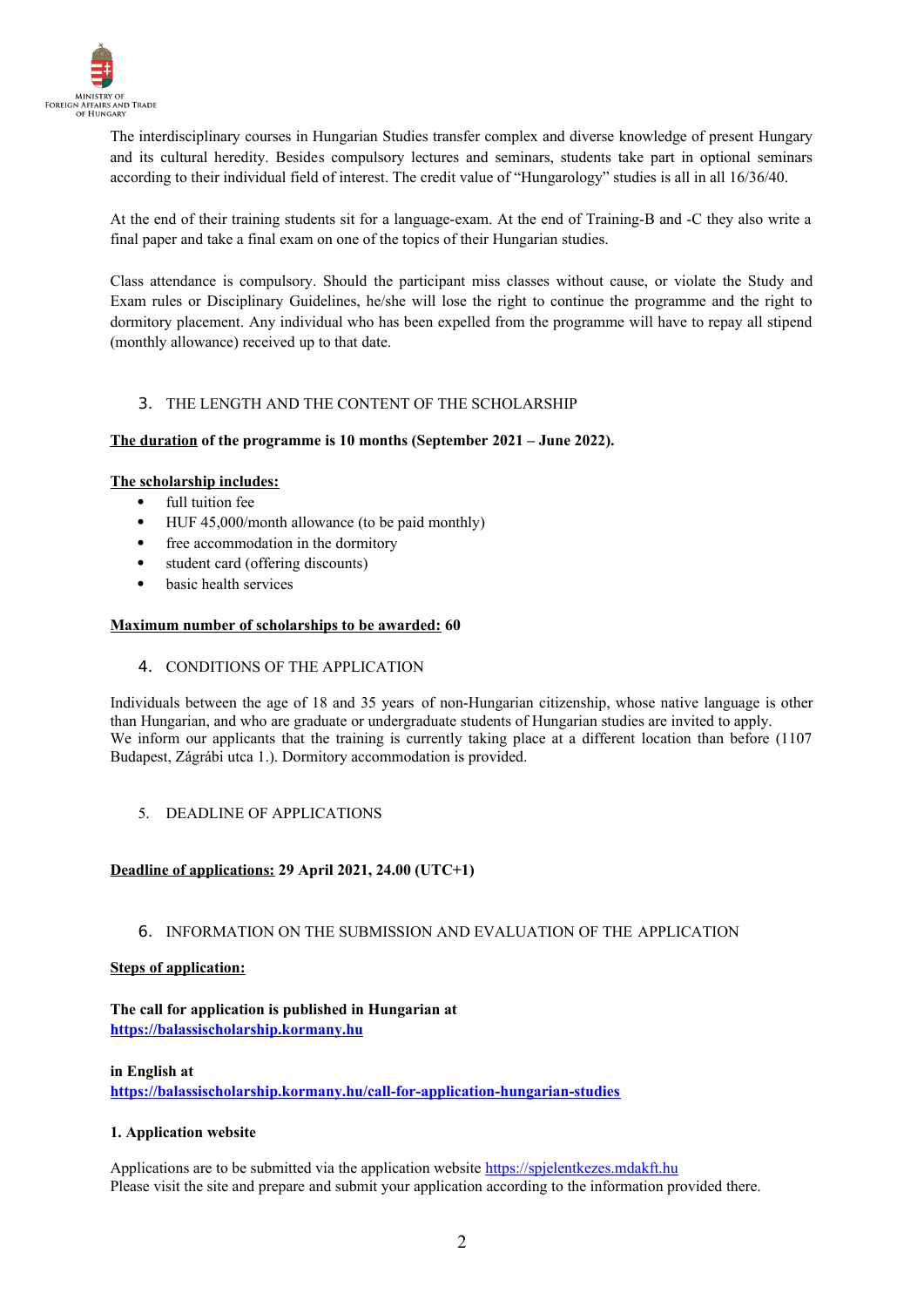

# **2. Required documents**

- Required documentation and references for the application:
- signed, printed statement (required format: .pdf)
- a professional plan of max. two pages describing the applicant's field of interest/research (required format: Word document)
- copy of transcripts and diplomas (required format: .pdf)
- copy of passport (required format: .pdf)
- reference letter from an acknowledged expert in the field of Hungarian Studies or in the applicant's field of interest (required format: .pdf)
- the excel document named Health Screening Questionnaire filled in electronically (required format: Excel document) and the accompanying word document named Health Screening Questionnaire Declaration, signed and scanned (required format: .pdf),
- copy of the document certifying vaccination obtained so far/vaccination booklet if any (required format: .pdf)

#### **Evaluation of the Application**

Decisions on the applications are made by the MFA and KKM MDA Kft. Board. All decisions are binding. **MFA will not consider applications submitted after the deadline and/or incorrectly and/or incompletely and/or illegibly.**

#### **Publication of the results**

Applications will be evaluated by 14 May 2021 and applicants will be notified about the results within 3 workdays afterward via e-mail.

Successful applicants must confirm the acceptance of the scholarship via e-mail by 21 May 2021.

### **The scholarship does not cover the following expenses:**

- travel to and from Hungary
- language exam fee (ECL exam of level B2 or C1: approx. HUF 25,000)
- food
- public transport season ticket
- personal expenses
- the fee of type "Other" visa, if necessary
- 7. CONDITIONS OF WINNING AND OBTAINING THE SCHOLARSHIP
- Any applicant providing unreal, false information on the datasheet, and/or make such a statement when submitting the application, and/or withhold any fact or data concerning the assessment of the application may be excluded from the application procedure.
- By submitting their application, applicants consent to the processing of their personal data in the application form by the MFA, by the decision-shaping bodies and decision-makers defined above for the time necessary for the decision - but not later than 15 September 2021. By submitting their application, the winning applicants also consent to the processing of their personal data in the application form by MFA and KKM MDA Kft. during their scholarship period. Failure to comply with this reporting obligation will result in the termination of the scholarship holder's status.
- The list of Scholarship Winners is public. By participating in the application, the applicant agrees that his/her name will be published on the website of the MFA if s/he is awarded a scholarship by the MFA.
- The applicant acknowledges that, in view of the epidemiological situation, the MFA may postpone the pre-planned start date of the Hungarian Language and Hungarian Studies Programme (6 September 2021) and/or apply distance learning methods in the training, or in a serious situation may refuse to start the training, may decide to suspend the training and continue it after the suspension has been lifted, and may decide to apply a training period shorter than it is determined in this call for application. The Applicant